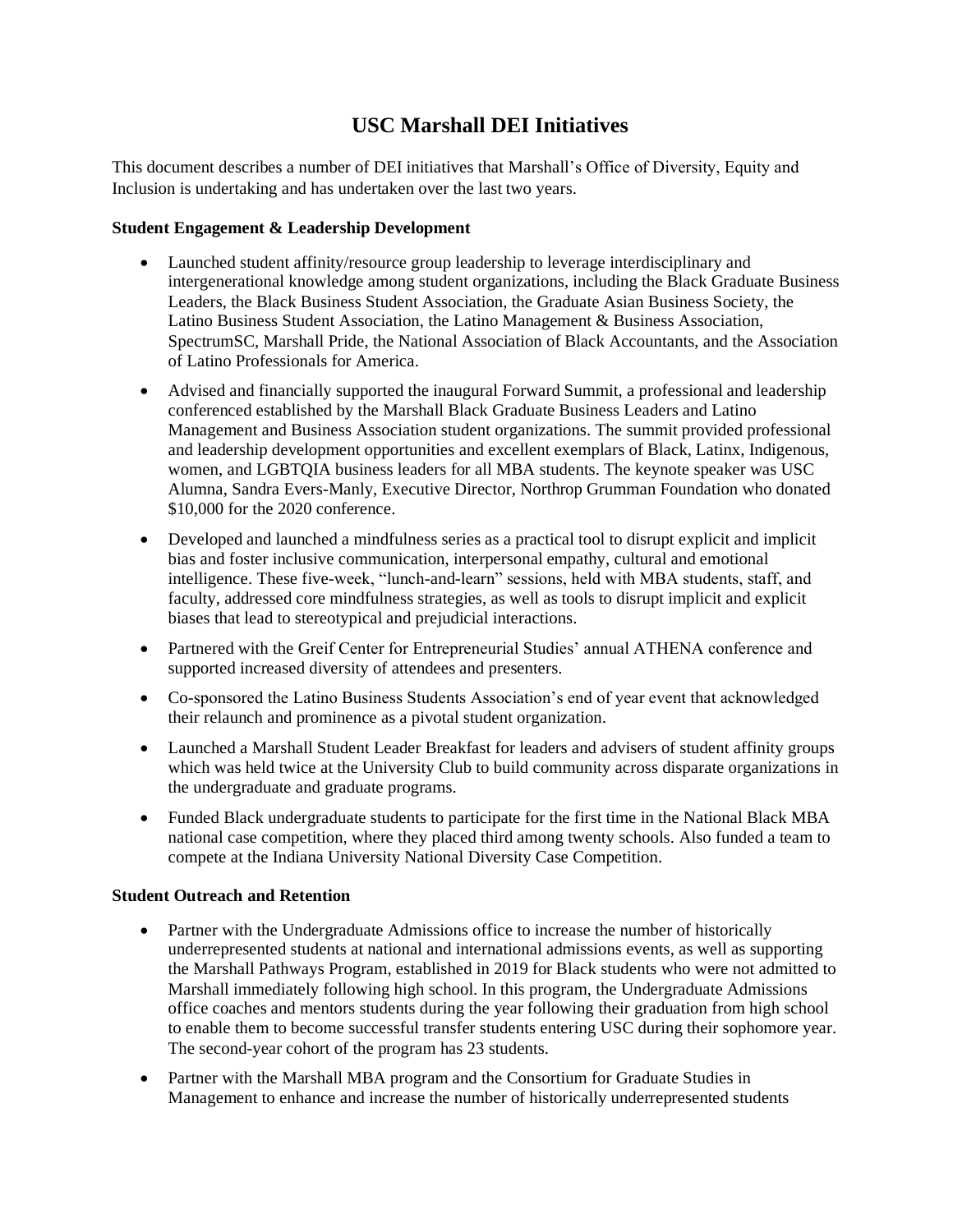admitted and attending Marshall. Additionally, support other MBA and graduate program admissions efforts to recruit, admit, and retain students.

As a member of the Consortium for over fifty years, we are continuing our partnership and engagement to ensure students are aware of the academic, professional, and personal development opportunities, as well as a welcoming and inclusive learning environment here at Marshall. Last year we hosted and sponsored the Consortium students' welcome breakfast at the University Club and attended the national conference to encourage students to attend Marshall.

While we do not seek recognition for efforts that are central to our core mission, we are proud that Dr. Sharoni Little was the recipient of the 2020, Earl Hill Jr. Faculty Achievement and Diversity Leadership Award given by the Consortium to recognize and honor outstanding academic and professional leadership on University campuses and to the community beyond the boundaries of the University.

• Secured an HBCU outreach grant to partner with the Undergraduate and Graduate Admissions team, HBCU institutions, and alumni to increase Black students' admission and acceptance. Selected schools include Howard University, Morehouse College, Spelman College, Tuskegee, and Prairie View A&M.

### **Student Travel and Professional Development Fellowships**

• Launched Student Travel and Professional Development Fellowships that have led to measurable increases in the attendance and professional engagement of Black, Latinx, Indigenous, LGBTQIA, and other historically underserved students at national professional conferences, including the National Black MBA Association, Reaching Out MBA, Forbes 30 under 30 Conference, AfroTech, and Prospanica, as well as participation in case competitions and corporate recruitment events.

#### **External Partnerships**

- Selected as Deloitte DUET University Partner to increase workplace diversity and inclusion in Global Supply Chain Management. Hosted two professional speaker events and shared Marshall's strategy in New York at a national convening.
- Partner with and sponsor various professional organizations, including the Forté Foundation, Management Leadership for Tomorrow, Prospanica, Deloitte, the Ph.D. Project, and the Los Angeles Business Journal, where students, alums, faculty, and staff attended professional events, including their annual Diversity and Inclusion Summit and the LABJ Women's Event.
- Partner with the Southern California Virtual Business Center, which provides programming and services to minority business enterprises that focus on the capacity, capital, and relationships necessary to scale business through contracts.
- Partner with the Multicultural Women's Executive Leadership Foundation on their Multicultural Women Executive Leadership Program, which addresses the sociocultural realities of today's emerging women leaders. It is designed for high-potential mid to senior-level women who are looking to become more effective and take on greater leadership challenges.

#### **Career**

• Developed partnerships with local Economic Development Centers who provide holistic support for small Black- and Brown-owned businesses, especially those disproportionately impacted by COVID-19. Earlier this year, Marshall served as a University lead partner for a USC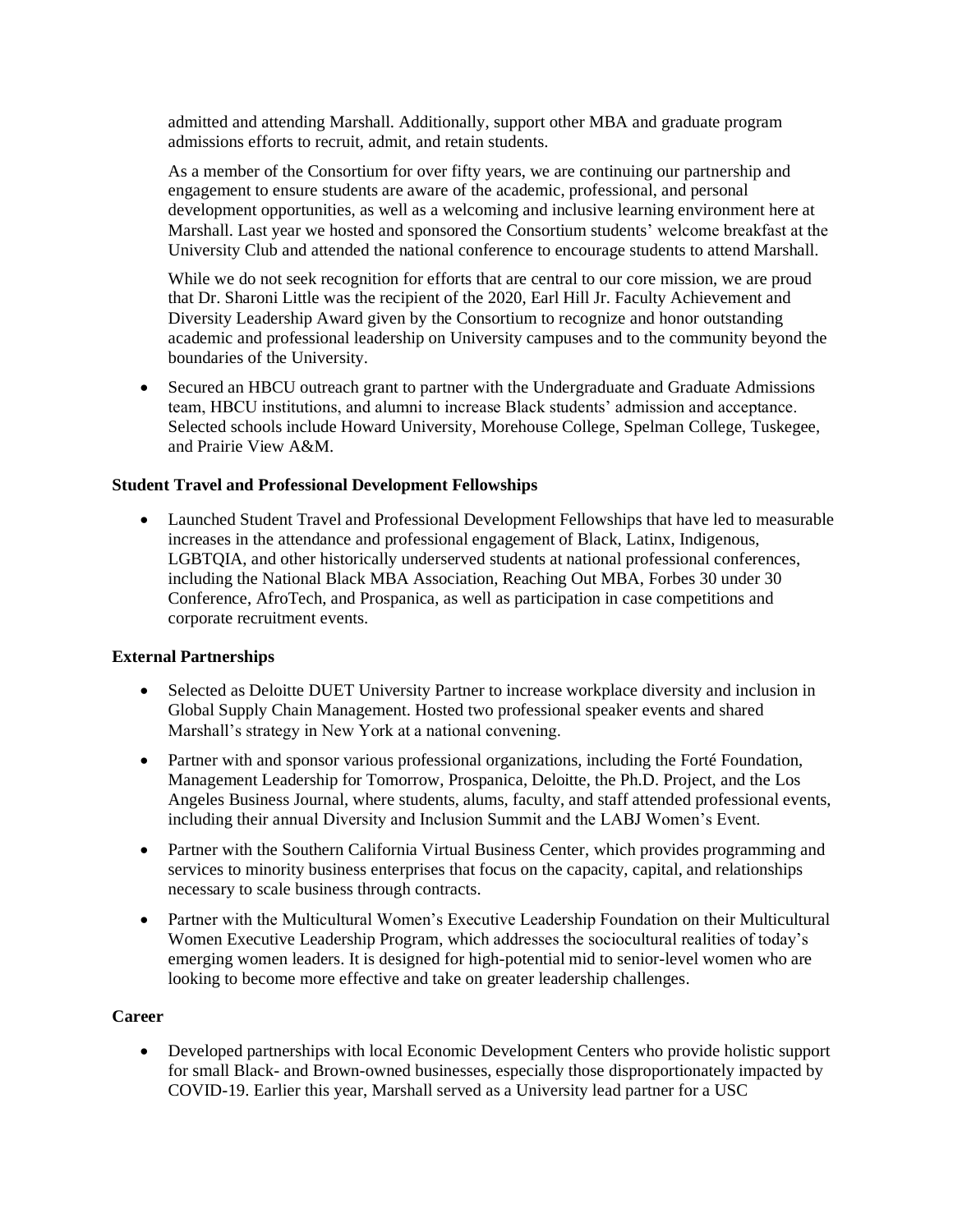Neighborhood grant in partnership with the Vermont Slauson Economic Development Center, and if awarded, we will leverage Marshall's vast resources to support local small businesses.

- Hosted and co-sponsored the National Black MBA, Los Angeles Chapter's, "Headshots and Handshakes," professional development event last Fall. Our sponsorship allowed over 15 students to attend the gala and expand their professional development and networking opportunities.
- Launched the travel and professional development fellowships program to increase the number of graduate students attending the NBMBAA conference. We also sponsored students to attend the Prospanica Conference, Afrotech, and Reaching Out MBA (ROMBA) national conference.

# **Faculty Recruitment & Retention**

- Established inclusion and bias training across all departments/centers to address culture prior to the recruitment of new faculty. Our current strategic plan includes partnering with each department/center to assess the current culture/climate and discuss inclusion, engagement, and leadership development and to examine leadership pipelines for future administrative opportunities.
- Developed and implemented search committee training prior to all searches to ensure an objective process that addresses policies and practices that limit outreach, job descriptions, evaluation standards and bias. Also instituted a documentation process for review and transparency, as well as meeting with candidates as part of the interview process.
- Centralized ad placement and professional organizational partnerships with organizations like the PhD Project and the Chronicle of Higher Education to avoid increased fees at the departmental/center level, and to maximize group placement rates.
- Identified faculty fellows who will support each department/center to advise and assess searches.
- Assess and maintain aggregated and disaggregated metrics around faculty composition, outreach, and compensation.

# **Community Conversations**

- Developed and launched the "Community Conversations" inclusion and engagement series designed to address vital issues of race, equity, inclusion, and diversity in a safe and transformative space. Prior sessions have included:
	- o An *Athletes and Activism* Symposium https://vimeo.com/375831151/45e7048d62 that addressed advocacy and activism in the workplace.
	- o A screening of Netflix's, Oscar-nominated film, *What Happened, Miss Simone?* which chronicled the life of Artist and Activist Nina Simone followed by a Fireside Chat with Ambassador Attallah Shabazz (the eldest daughter of Dr. Betty Shabazz and Malcolm X Shabazz), regarding intersectionality, belonging, and the "cost" of identity in the workplace.
	- o A *Hate, Xenophobia and Racism* discussion addressing the racial, business, and cultural effects of COVID-19, including the disproportionate health outcomes on Black and Latinx communities.
	- o *A Collective Call to Action* following the tragic murders of Ahmaud Arbery, Breonna Taylor, George Floyd, and many others stemming from pervasive systemic racism. Nearly 500 Marshall community members engaged in a very honest and collaborative conversation on eradicating hate and systemic racism.